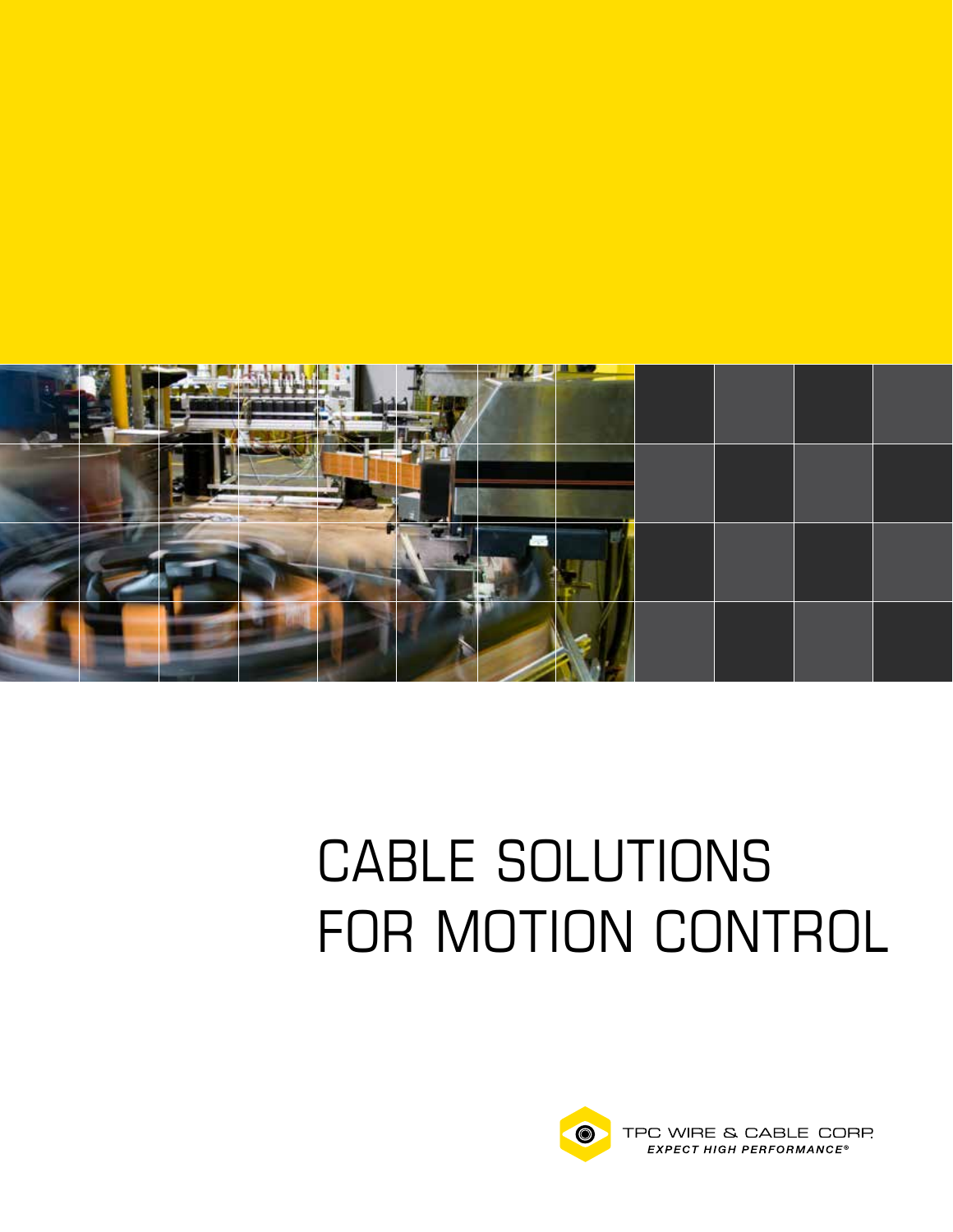

# LET TPC DO THE WORK.

## Get your cables connectorized & ready to install.

TPC has nearly 40 years of experience building high-quality assemblies. Our knowledge combined with our state-ofthe-art design and assembly center allows us to provide the high-performance assemblies you demand. From molded assemblies and military connectors to rectangular connectors and heavy-duty locking connectors, TPC's assembly products stand the test of time, saving you the hassle and expense associated with unplanned downtime.

### VFD Cable Assembly Reduces Motor Failure

#### PROBLEM:

A global manufacturer of structural metal components serving automotive OEMs was experiencing problems with the cable powering its motor. The cable was failing every four months due to environmental abuse from flexing, abrasion, and exposure to chemicals. For each instance of failure, the cost to replace the cable was \$580 in product and labor plus 1 hour of downtime, which added up significantly over time.

#### SOLUTION:

The TPC representative recommended Trex-Onics® VFD Shielded Power Cable with a maleto-female six pole rectangular connector assembly. TPC's cable assemblies are built to handle the harshest environments. The custom length Trex-Onics® cable designed for industrial applications where flexing, abrasion, impact, and oil are present, coupled with the requested rectangular connector, created a rugged end-to-end solution.

#### RESULT:

TPC's Trex-Onics® VFD Shielded Power Cable Assembly was installed in the unit. After 21 months, the cable assembly was still holding up well in the environment. The total cost in products and labor for TPC's solution was just \$787 compared to \$3,060 the customer would've spent repairing/replacing the commodity product. Plus, the customer was able to minimize downtime and actually gained 5 hours of production time.

> *Source: TPC Cost Value Analysis Report #3356*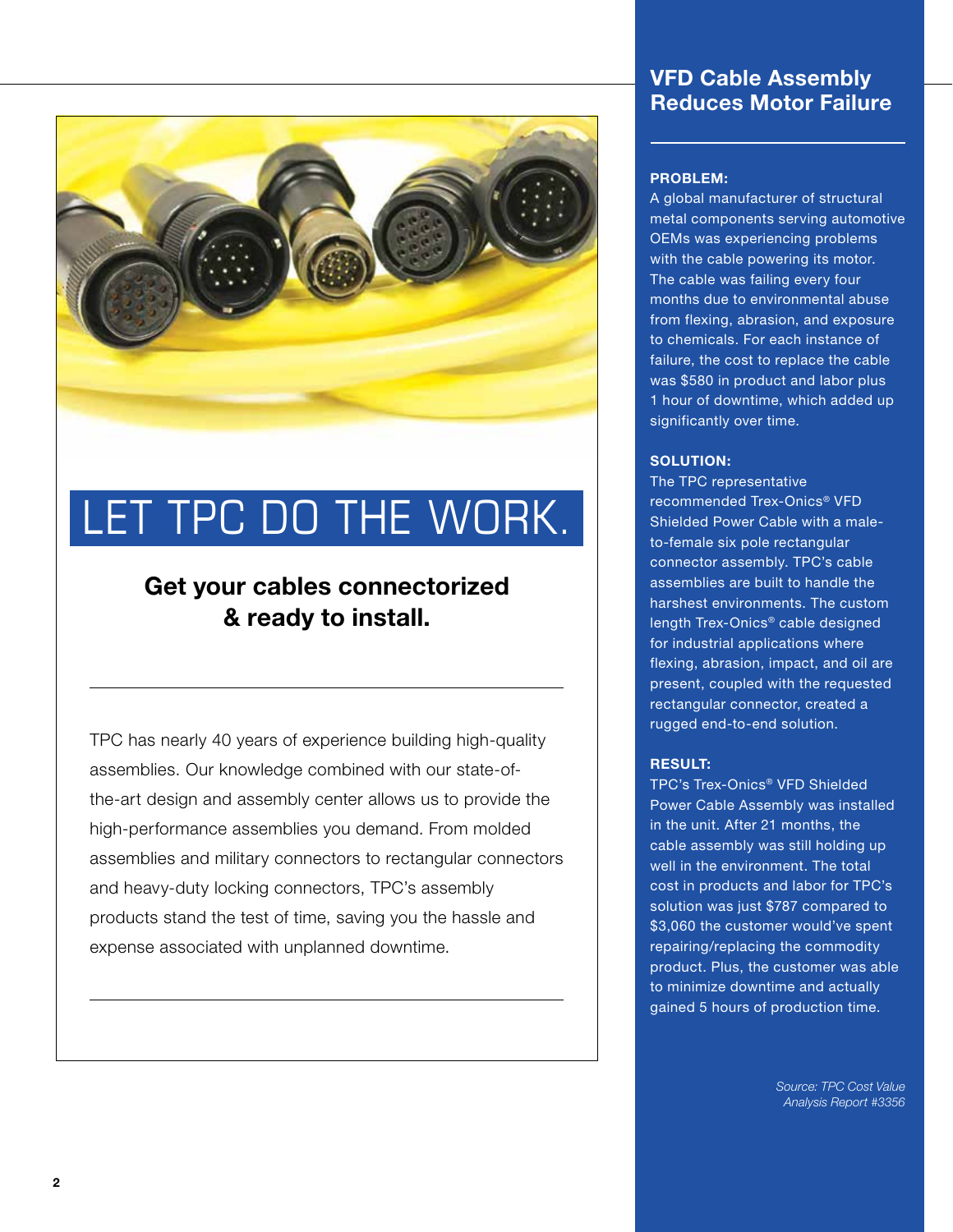## Cable Solutions for Motion Control

TPC Wire & Cable Corp. is a leading supplier of high-quality, high-performance electrical wire, cable, connectors, and assemblies designed and engineered to withstand harsh industrial environments. We know how critical it is that the cables and connectors installed throughout your motion control systems be able to survive abuse from rigorous and continuous flexing, impact, abrasion, chemicals, and extreme temperatures. TPC products solve the most difficult problems to outlast ordinary cable, reducing your downtime, labor, and overall costs.



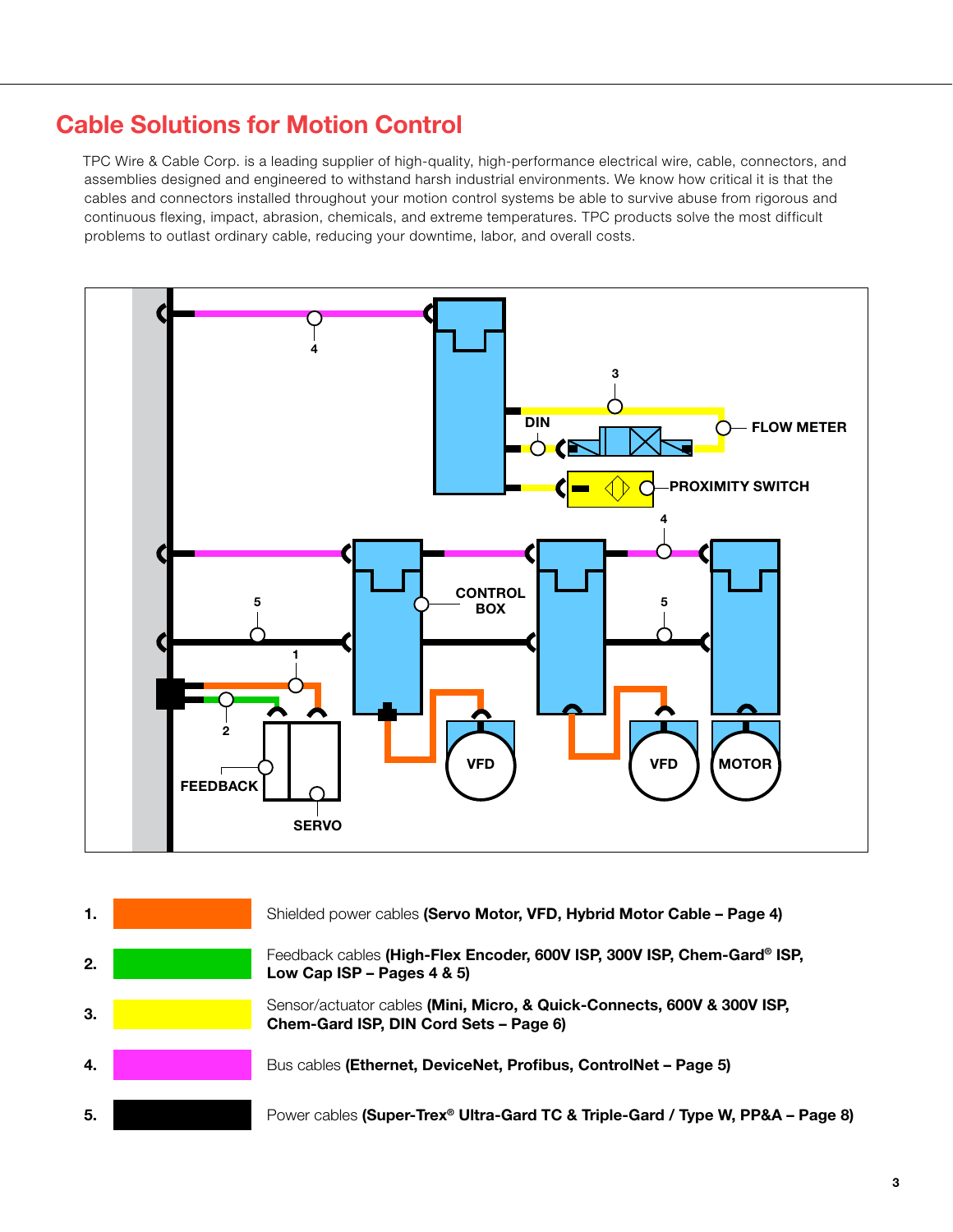### VFD, SERVO, AND ENCODER CABLES



#### Trex-Onics® Servo Motor Cable

- Designed to outlast the OEM product and protect motors from damage
- Oil resistant insulation has high dielectric and mechanical properties, also offers low capacitance
- Tinned copper braid shields against radiated and conducted EM and RF interference
- Tinned copper conductors increase flexibility and extend cable life in dynamic applications
- Compatible with Rockwell/Allen- Bradley, Bosch Rexroth, Indramat, Kollmorgen, Siemens, Lenze, and Mitsubishi drive systems



#### Trex-Onics® Individually Shielded Multi-Pair Control Cable

- Tested to more than 4,000,000 cable carrier cycles without failure
- Finely-stranded, tinned copper conductors improve flexibility and flex life
- Fluoropolymer insulation on individual conductors to resist oil, solvents and chemicals while providing high dielectric capability, mechanical strength, and cut resistance
- Pairs isolated with color coded FEP overcoat for ease of identification & reduces friction in dynamic applications
- 100% shielding to protect against EM and RM interference
- Cable-bonded design allowing jacket to adhere to braid, reducing conductor movement and elongation



#### Trex-Onics® High-Flex Encoder Cable

- Three-in-one solution combining power for the controller with twisted pairs suitable for managing signal and data
- Simplifies inventory, installation, and maintenance to become the ultimate OEM replacement
- Tinned copper braid shields against EM and RF noise
- Pairs used for analog and digital signals protected with braid and foil to maximize flex-life and signal integrity
- Compatible with EnDat, HIPERFACE®, and Synchronous Serial Interface (SSI)



#### Trex-Onics® Low Capacitance VFD Shielded Power Cable

- Tested to more than 4,000,000 cable carrier cycles without failure
- Tinned copper braid prevents damage from electrical noise
- Finely-stranded, alpha-numerically marked copper conductors extend life in dynamic applications
- Oil-resistant composite insulation system offers high dielectric, tensile, and mechanical properties



#### Trex-Onics® Low Capacitance VFD Shielded Power Cable with Brake & Signal Pairs

- Tested to more than 4,000,000 cable carrier cycles without failure
- All the features and benefits of Trex-Onics® Low Capacitance VFD Shielded Power Cable plus aluminum/ mylar foil shielded brake and signal pairs



#### Super-Trex® VFD Shielded Power **Cable**

- Designed specifically for variable frequency drives (VFD)
- Constructed with TSE insulation to withstand corona voltages up to 2,000 volts
- Symmetrical ground wires reduce the effect of noise
- Heavy-duty TSE jacket offers superior protection against oil, ozone, sunlight, UV, chemicals, heat, flame, and weather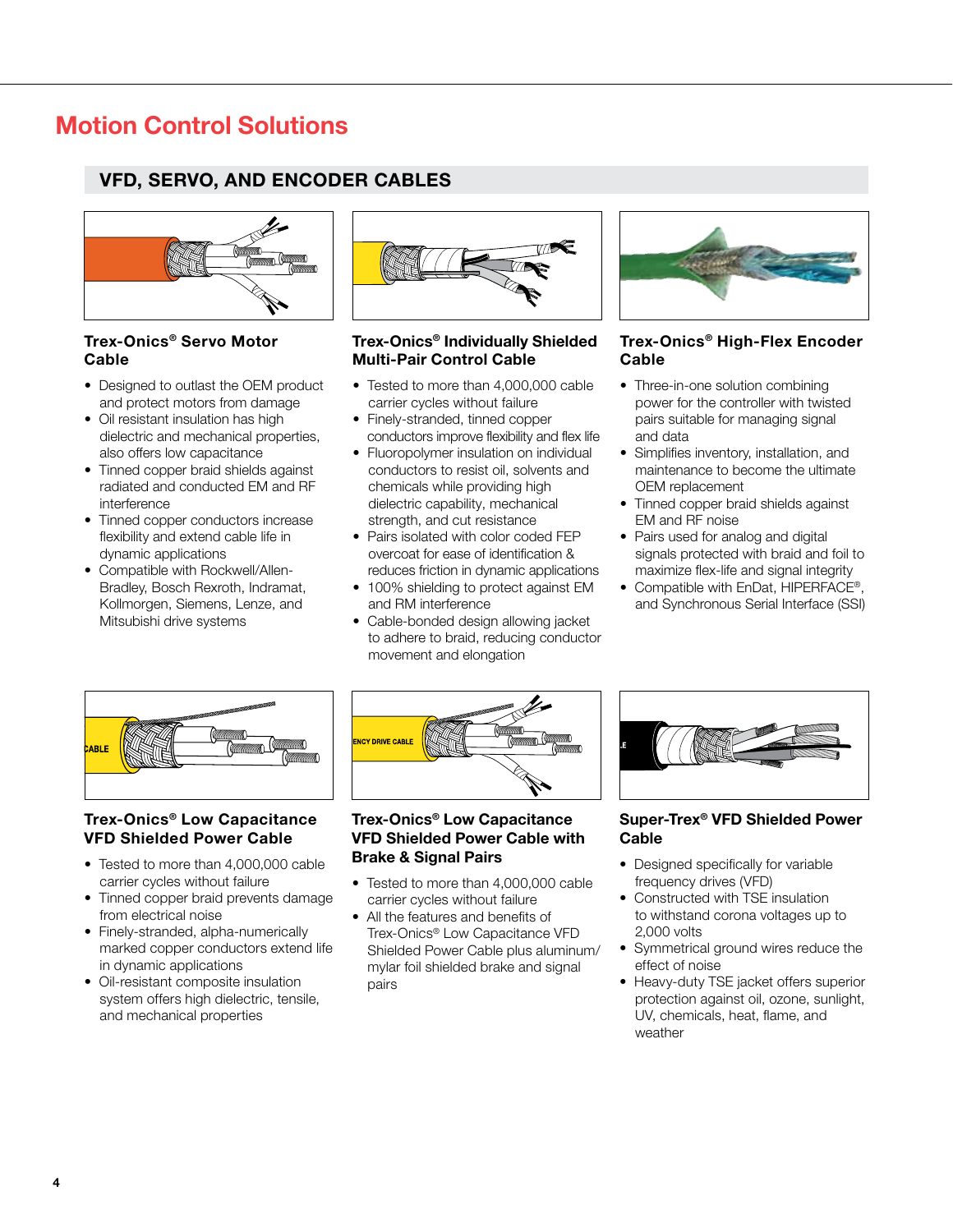#### BUS CABLES



#### Chem-Gard® 200°C CAT6 Industrial Ethernet Cable

- Operating temperature range -60ºC to 200ºC
- Provides superior performance to meet or exceed CAT6 and Ethernet/ IP requirements
- Finely-stranded silver alloy conductors improve high temperature flexibility and offer longer flex life
- Center spline keeps conductors separated and in their proper lay
- Chem-Gard® fluoropolymer jacket resists oil, chemicals, abrasion, cutting, and temperatures



#### Trex-Onics® Industrial Ethernet Patch/Work Area CAT6a/CAT7a Cable

- Flex tested to more than 6,000,000 cycles without electrical failure
- Finely-stranded bare copper conductors for long flex life
- Ultra-Shield<sup>®</sup> configuration and aluminum/polyester foil shield for interference reduction
- Halogen-free, flame-retardant polyurethane jacket for protection against environmental abuse
- Fully interchangeable with CAT5E, CAT6, and CAT6A cables



#### Trex-Onics® Industrial Ethernet CAT5E / 2-Pair Cable

- Suitable where robust cable is required due to flexing and repetitive motion
- Stranded copper conductors improve flexibility and flex life
- High-density compound insulation provides dielectric properties that meet CAT5E requirements
- Conductor pairs cabled with lay lengths that ensure signal integrity
- Used in applications using ODVA Ethernet/IP



#### Trex-Onics® DeviceNet™ Flex-Net "Thick"/"Thin" High **Performance Cable** • Tested to more than 1,000,000 cable

- Tested to more than 4,000,000 cable carrier cycles without failure
- Designed to meet electrical requirements identified by the Open DeviceNet Vendors Association (ODVA)
- Ultra-Shield construction combines two shielding technologies for mechanical strength and 100% protection against EMI and RF interference
- Fluoropolymer tape wrap allows braid and conductors to move freely in high flex, torsional applications



#### Trex-Onics® Profibus® Festoon/ Trailing Cable

- carrier cycles without failure
- Finely-stranded, tinned copper conductors resist corrosion, improve flexibility, and reduce conductor fatigue
- Conductors insulated with foamed, high-density polyethylene (HDPE) for a low dielectric constant, excellent electrical characteristics, and improved signal integrity
- Combination of tinned copper braid and aluminum/polyester foil shield provides 100% protection from interference
- Polyurethane jacket protects against cutting, abrasion, oil, and chemicals



#### Trex-Onics® ControlNet RG-6U Quad-Shield Coaxial Cable

- Tested to more than 1,000,000 cable carrier cycles without failure
- Designed for ControlNet applications requiring flexibility and resistance to abrasion, oil, and chemicals
- Finely-stranded, bare copper conductors improve flexibility and offer maximum conductivity
- Conductors insulated with foamed HDPE to provide a low dielectric constant and maintain low capacitance
- Quad-shield protects against RF and EMI noise
- Polyurethane jacket protects against cutting, abrasion, oil, and chemicals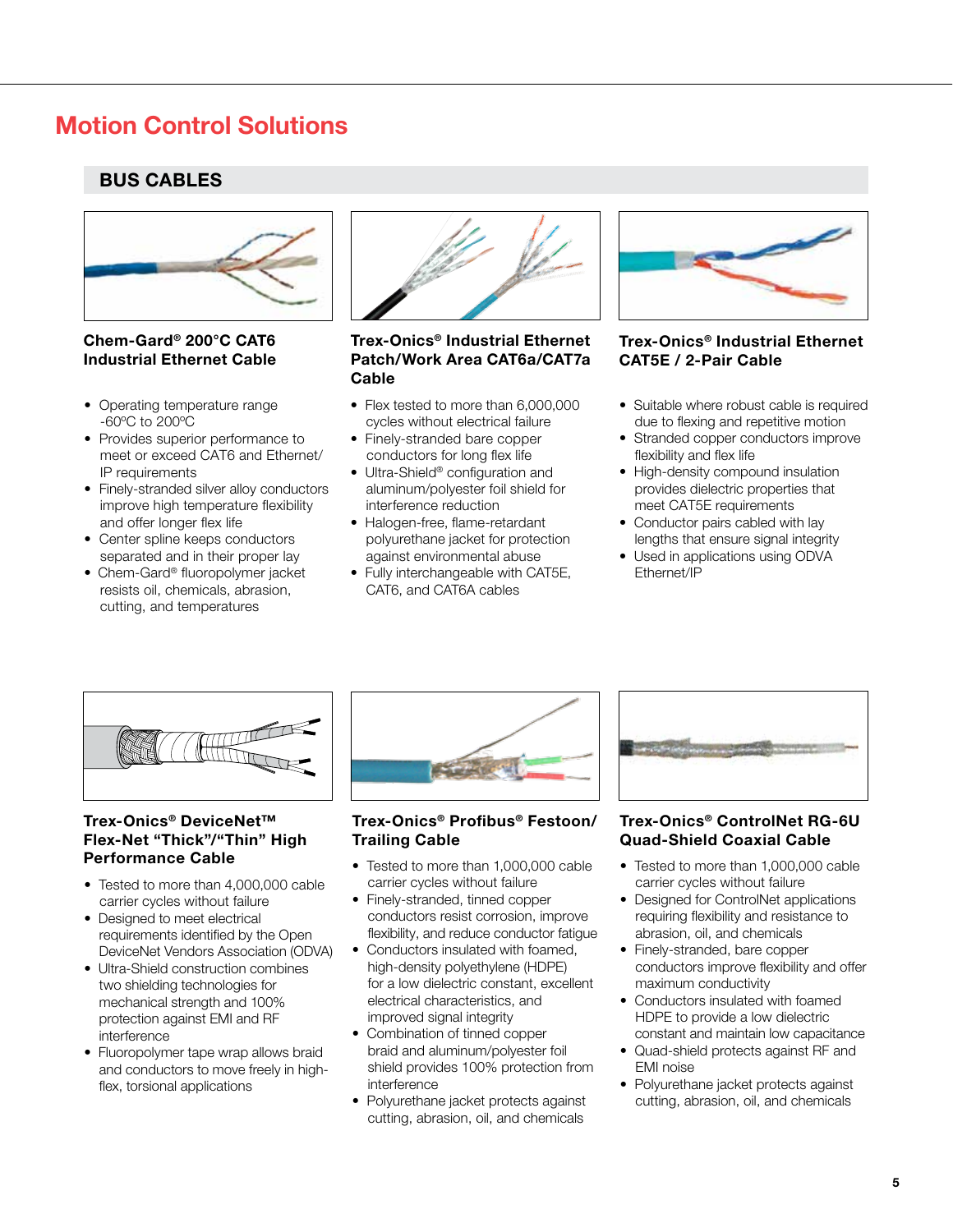#### MINI, MICRO & NANO QUICK-CONNECTS™

TPC's Quick-Connect™ cord sets make the replacement of your electronic control device or motor's electrical cord faster, easier and safer. Designed to withstand the harsh environments and rigors of industrial applications, TPC Quick-Connects are built using Super-Trex®, Trex-Onics®, Thermo-Trex® and Chem-Gard® cables. Quick-Connects range from 24 AWG to 10 AWG, straight or 90°, shielded or unshielded, and thread sizes include metric M8 & M12 and NPT 7/8", 1", 1 1/8" and 1 1/2".





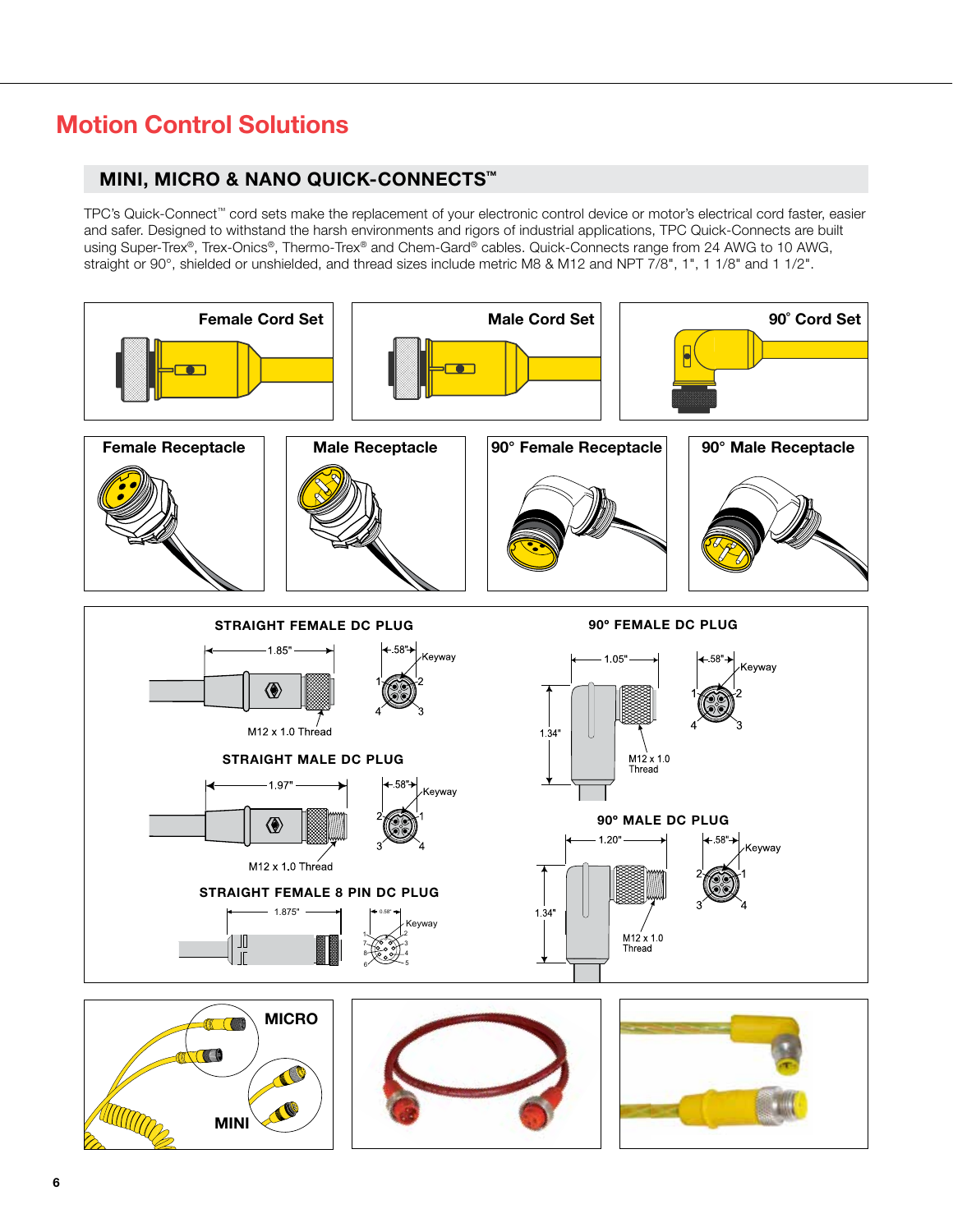#### CONNECTOR ASSEMBLIES



#### • RoHS Compliant

A self-sealing design eliminates the need for rubber gaskets and an integrated LED illuminates the entire connector head that can be seen from 360°. Our DIN connectors provide environmental protection up to IP67/NEMA 6, and each unit has built-in surge suppression to protect against electrical spikes or surges.

• Security yellow Trex-Onics<sup>®</sup> 18 AWG 3 conductor cable with heavy-duty polyurethane jacket

 • Rugged polyurethane shell design resists damange from impact, abrasion, oil, and most chemicals

• Durable fiberglass filled nylon insert

 • Din Plug is molded to the cord to seal the unit, preventing dust and moisture from damaging the internal wiring

 • DIN Connectors in Industry Standard configurations available with Trex-Onics® Mini or Micro Quick-Connects™



#### DIN Connector Assemblies Military Connectors (MIL-C-5015) M23 Connectors

#### • MIL-C-5015

 $\overline{a}$ 

- IP69K Versions Available
- VG 95 234 NATO Specification
- Operating Temp. Range -55°C to 125°C

A circular connector style used by the military for more than 50 years, TPC's Military Connectors (MIL-C-5015) are well suited to commercial applications where a rugged threaded connector is required.

- Mechanical back shell version incorporates a sealing grommet and strain relief for added cable life
- Fully over-molded version ensures a sealed, permanently tamper-proof solution
- Machined aluminum shell with low profile design and reduced length for close-quarter installations

 • Available with more than 180 contact layouts allowing for 1 to 65 positions, up to 150 amps per contact, and a mix of power & signal

 • Combines with TPC's high performance cable for a connectorized assembly that arrives ready to install



- IP67 / IP69K per EN 60 629 (connected)
- Operating Temp. Range -40º to 125ºC
- Mating Cycles > 1000
- Nickel Plated Housing Surface

A superior choice for servo motor cables used in Rockwell, Allen Bradley, and Siemens applications, TPC's Molded & Mechanical M23 Connector Assemblies withstand abuse from continuous flexing and pulling.

 • Molded version offers a fully-sealed, tamper-proof backend with superior strain relief and slim, low profile that supports easy installation and routing

 • Mechanical version contains a sealing grommet to grip the cable jacket and prevent the ingress of dirt and moisture

 • Numerous insert variations accommodate both signal and power applications ranging from 28-14 AWG

 • Custom pinouts and wiring are available to meet application needs

• Pairs well with Trex-Onics<sup>®</sup> Servo Motor and High-Flex Encoder Cables, creating a connectorized assembly that arrives ready to install

> In-Line **Receptacle**







Threaded

Twist-Lock